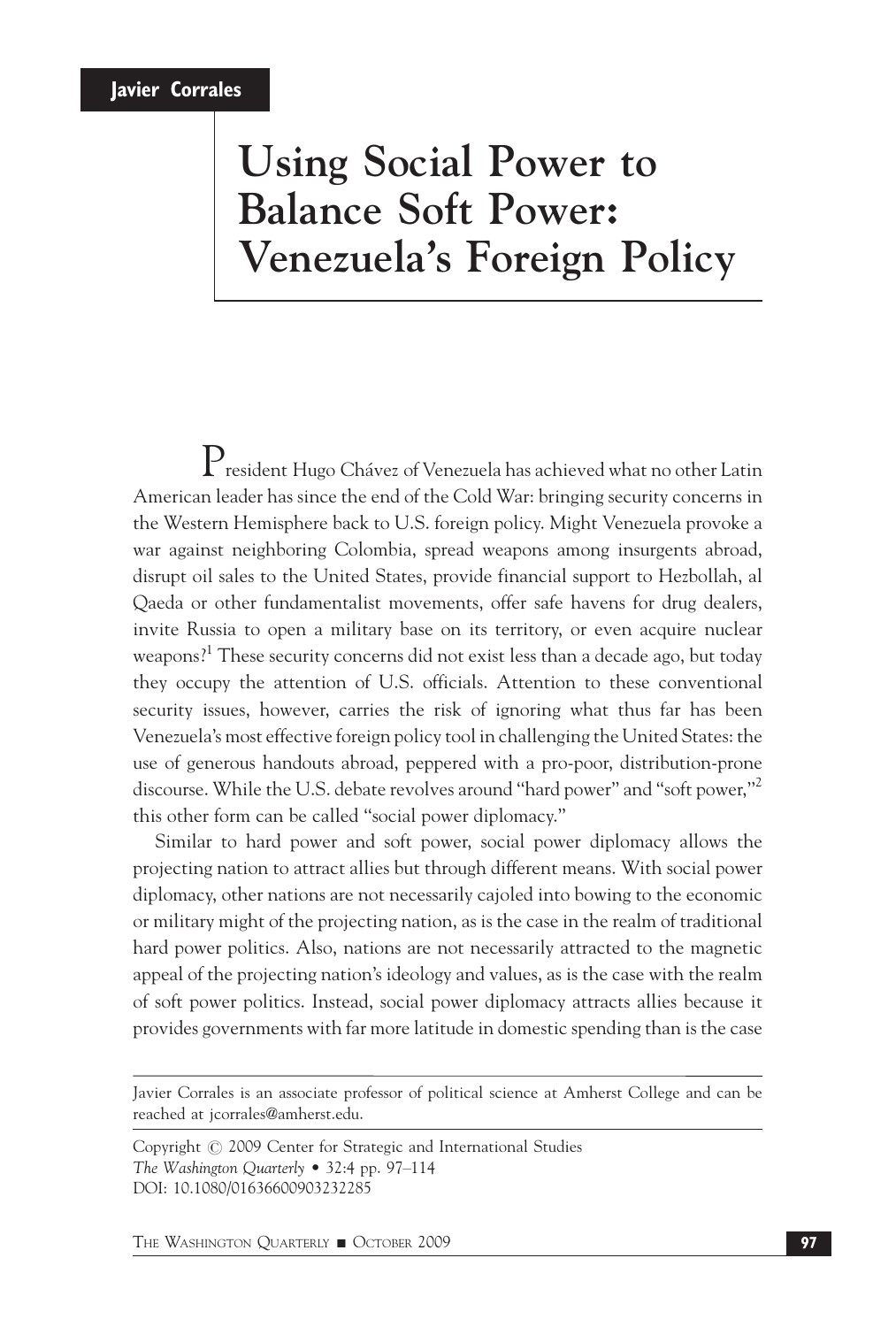with any form of Western aid. This domestic freedom produces close international ties.

As a foreign policy tool, social power is a spectacularly effective way for world leaders to earn allies, even admirers abroad. Spending lavishly on social projects abroad seems a noble enterprise immune from criticism. At a minimum, projecting social power serves to deflect potential scrutiny from other nations. More dangerously, it can provide a shield of impunity for reckless behavior at home and abroad. Social power is also easily replicable. Other regimes with nastier and more competent leaders could replicate Venezuela's social power foreign policy model, and improve on it. The result could be the proliferation of meaner rogue states masquerading as international humanitarians. For all its power, is the United States simply too unprepared to meet this form of balancing behavior?

# Social Power as a Soft-Balancing Tool

Venezuela can be considered a clear practitioner of ''soft balancing'' against the United States.<sup>3</sup> Soft balancing is a relatively new concept in international relations, referring to efforts by nations, short of military action, to frustrate the foreign policy objective of other presumably more powerful nations. It is a variation of traditional balancing behavior: whereas hard balancing involves efforts to reconfigure the international system (e.g., ending the predominance of a great power), soft balancing seeks less ambitious goals centered mostly on raising the costs of action for the more powerful state. Precisely because the goals are less ambitious, it can become a particularly appealing foreign policy tool for secondtier nations, more so if they know that chances of retaliation are low.<sup>4</sup>

Scholars debate the causes of soft balancing, whether it ever works, and whether it is all that new or widespread.<sup>5</sup> But most scholars who study inter-American affairs agree that Venezuela is fully engaged in soft balancing against the United States.<sup>6</sup> Since 2004, Venezuela has been displaying all the usual signs: systematically eschewing cooperation (e.g., on drug interdiction), building alliances with other like-minded nations like Belorussia, Cuba, and Iran, creating obstacles in international fora (e.g., organizing a parallel anti-U.S. Summit of the Americas in 2005), making counterproposals (e.g., creating the Bolivarian Alliance for the Americas [ALBA] in 2006, a trade agreement that does not advocate liberalization and privatization<sup>7</sup>), and generating diplomatic entanglements such as discussing with Russia the deployment of missiles in either Cuba or Venezuela.

Cha´vez's main innovation in his soft-balancing approach, however, has been to use heavy investments abroad. One of Cha´vez's most well-known foreign policy goals is a declared commitment to promoting development, especially to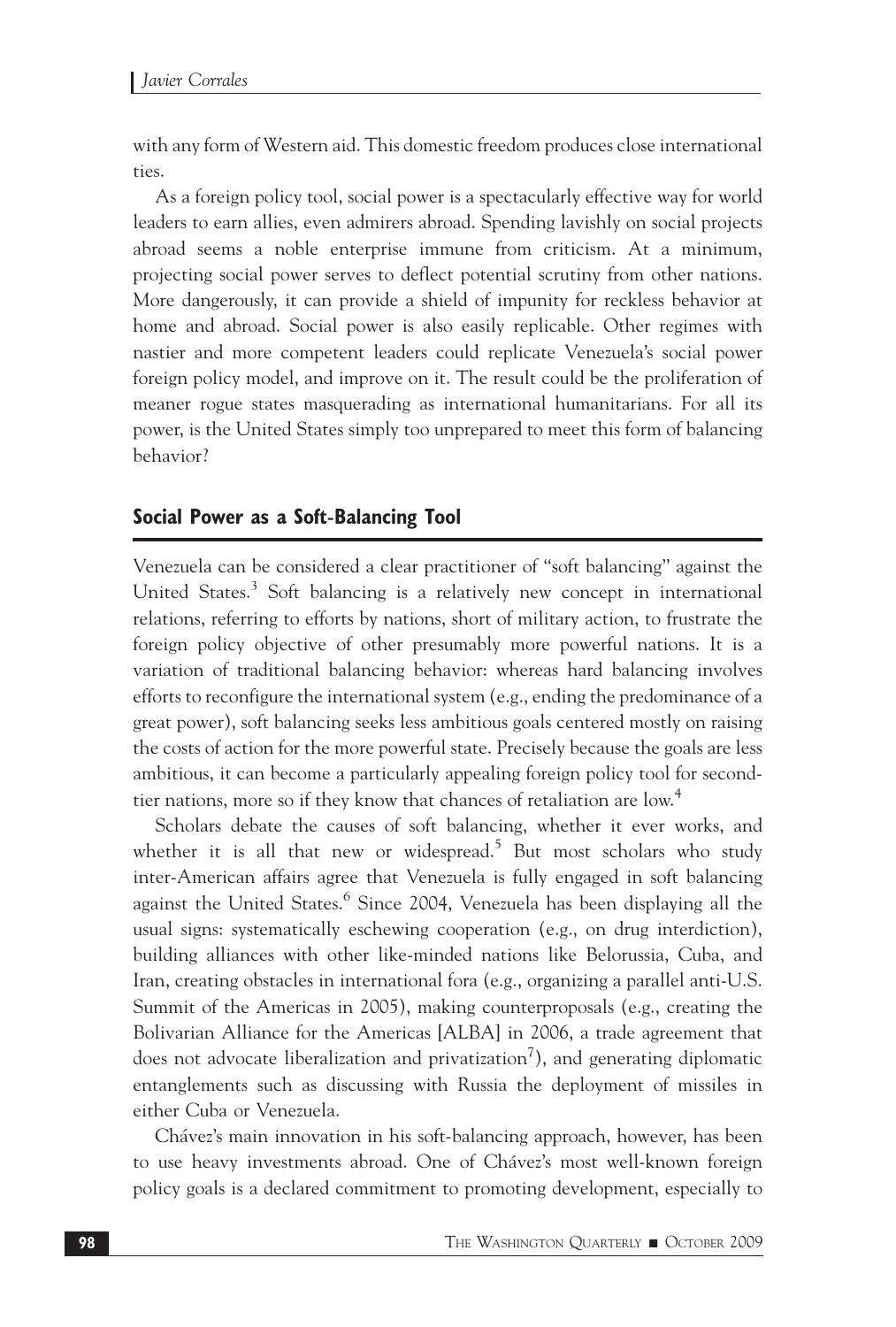spend on the poor at home and abroad. Consequently, since 2004, Chávez has gone on an international spending spree, offering plenty of investments, aid, and subsidies to as many nations as possible, most of it billed as development aid. According to the United Nations, Venezuela's direct investments abroad in 2006 totaled 8 percent of its fixed capital, far above Venezuela's average prior to Chávez of 3 percent (in the 1990–2000 period), $8$  and far greater than the 2 percent average among comparable petrostates.<sup>9</sup> In terms of U.S. dollars per capita, Venezuela's investments abroad rank fourth in all of Latin America and the Caribbean (behind Argentina, Chile, and Trinidad and Tobago), above those of Mexico and Brazil, the two largest economies in the region.<sup>10</sup>

Venezuela's investments abroad have two salient characteristics. First, they are mostly carried out by the state rather than private firms, as is conventionally the case with most foreign direct investments. This is one reason that the budget allocated for foreign travel by Venezuelan government officials increased from 2006 to mid-2008 by 50 percent, from \$30 million to \$45 million, indicating

that they have a lot of businesses to attend abroad. By mid-2008, Chávez himself had taken 225 trips abroad since he took office, an average of 22 a year.<sup>11</sup>

Second, Venezuela's investments include large sums for development projects. Every treaty Cha´vez signs seems to include an obligatory mention of development goals. Oil expert and consultant for Transparency

Social power is a spectacularly effective way for world leaders to earn allies.

International, Gustavo Coronel, estimates that Chávez has made a total of \$43 billion in "commitments" abroad between 1999 and mid-2007 including direct investments, indirect investments, subsidies, grants, and donations.<sup>12</sup> Out of this total, approximately \$17 billion (or 40.1 percent) could be classified as social investments. Venezuela's social spending abroad between 2004 and 2007 encompassed a diverse portfolio of projects including oil subsidies to Cuba; the acquisition of Argentine commercial paper to exempt Argentina from having to pay the International Monetary Fund (IMF); cash donations to Bolivia; medical equipment donations to Nicaragua; heating oil subsidies to more than 1 million U.S. consumers; \$20 million to Haiti for investments in education, health care, and housing; and multimillion-dollar investment deals with China and Iran with special binational funds to promote development or create development banks.<sup>13</sup>

The aid has also been offered to governments multilaterally, as is the case with Petrocaribe, a Venezuelan initiative to provide small Caribbean countries almost 200,000 barrels a day of oil and petroleum products at preferential payment terms. Other times, it is offered directly to citizens. When a Brazilian plastics factory went bankrupt in 2003, Chavez offered the displaced workers subsidized raw materials in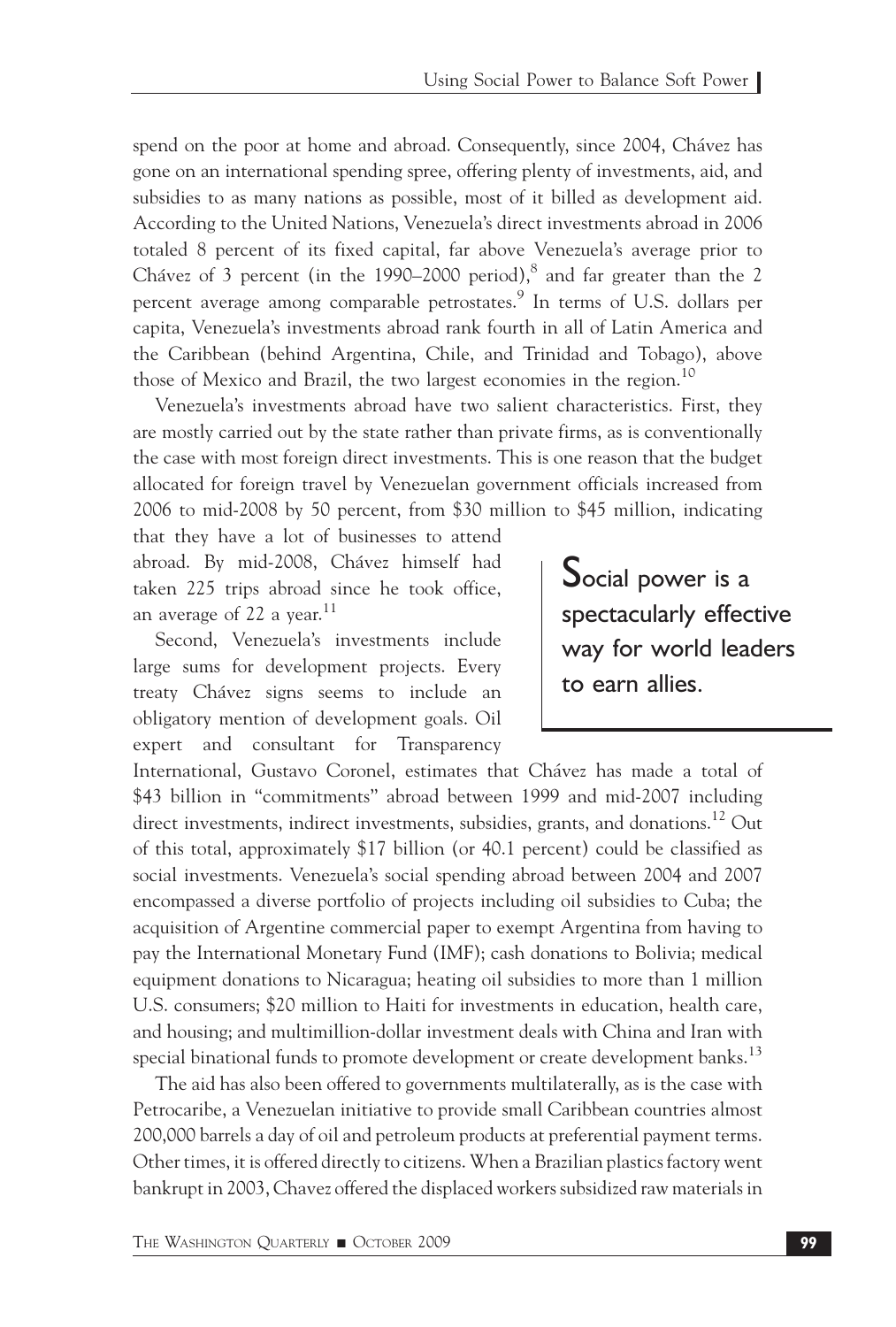exchange for the technology to produce plastic homes in Venezuela.<sup>14</sup> In rural Peru, Venezuela is also funding approximately 200 ''Casas del Alba,'' according to President Alan García of Peru.<sup>15</sup> These Casas are associations run from people's own homes that supposedly provide literacy and health services, often with Cuban doctors, but in reality serve as ''indoctrination'' units that spread radical leftist ideology and incite political protest. Calculating an exact figure for the total sum of these offerings or promises is difficult because funding is secret. Petrocaribe alone, which represents an annual subsidy of \$1.7 billion, puts Venezuelan aid on par with Organization for Economic Cooperation and Development (OECD) countries such as Australia, Belgium, Denmark, Norway, Portugal, Spain, and Switzerland.<sup>16</sup> Some estimates suggest that the total is as large in real terms as the Marshall Plan after World War II.<sup>17</sup>

None of this constitutes discreet philanthropy. Chavez goes out of his way to flaunt his largesse. In the United States, Venezuela has placed television

Venezuela's aid is hard to refuse because it comes with very few conditions.

ads for CITGO, a company owned by the Venezuelan state, stating that households in the United States receive subsidized heating oil as a ''gift of the people of Venezuela.'' When Haiti experienced food riots in 2008, Cha´vez dispatched a fleet of airplanes carrying 364 tons of food while Brazil, which is a bigger economy, offered 18 tons.18 At the November 2007 meeting of the Organization for Petroleum Exporting

Countries (OPEC), Venezuela rebuked the Saudis for ''not doing enough'' to help the poor and fight imperialism. Chávez proclaims that ALBA will be a ''socially oriented'' trade bloc dedicated toward eradicating poverty. In Bolivia, the government spends Venezuelan aid by distributing checks issued by the Venezuelan embassy to local mayors and citizens with no accountability measures in place to monitor the use of the funds.

Projecting social power as a diplomatic tool is not a Venezuelan invention. Great powers have done it in the past. Other petrostates in the Middle East do it. Small powers such as Cuba have done it. Even previous Venezuelan administrations, such as Carlos Andrés Pérez in the 1970s, have done it. The Cha´vez innovation is to make social power the centerpiece of foreign policy and to spend so much of its budget on it. Few other countries have utilized social power to the same degree.

A comparison of Cuba's foreign policy during the Cold War and Venezuela's foreign policy during the 2004—2008 oil boom highlights this fact. Both had a strong social policy component in their foreign policy toolkits. Cuba has been exporting doctors since the 1960s, but Cuba's most prominent export was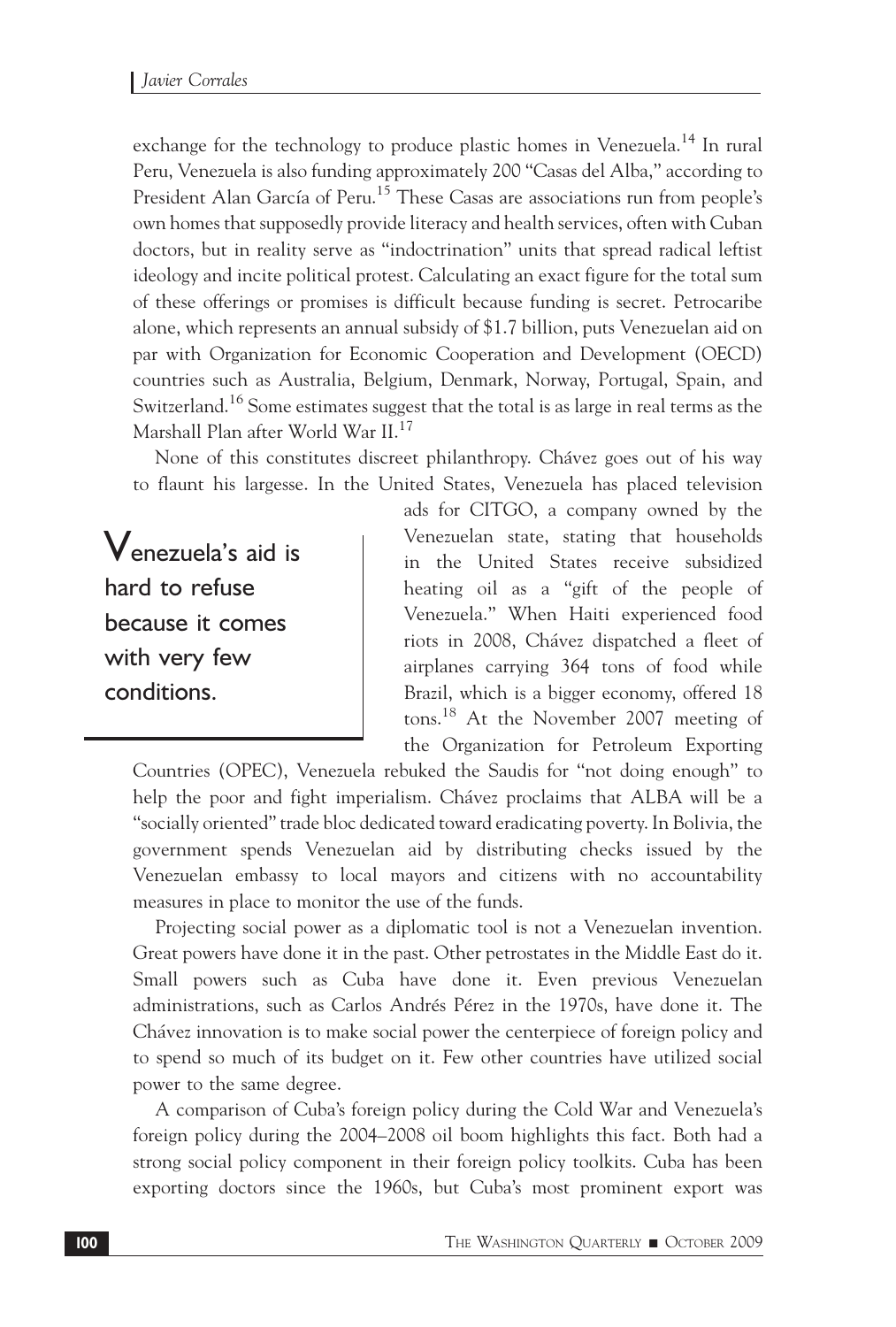guerrillas, weapons, and insurgency training.19 Promoting revolution abroad was always a higher priority for Cuba than exporting doctors. In the words of Che Guevara, Cuba's top foreign policy goal was to create ''two, three, many Vietnams.''20 Venezuela's adaptation of the Cuban foreign policy model could be stated as: let's create two, three, many ... clinics. On the face of it, this type of foreign policy is one that few people would want to criticize.

Venezuela's social power diplomacy is hard to refuse. The reason is simple: Venezuela's aid comes with very few conditions. Thus, for small nations, Venezuela's social power diplomacy also represents the key competitor against bilateral aid agencies and multilateral lending institutions, all of which offer disbursements under strict conditions and close scrutiny. This is one major reason that former president of Honduras, Jose Manuel, joined Petrocaribe in January 2008. Zelaya had campaigned as a right-wing, pro-U.S. candidate. But as president he embarked on a spending spree, and by 2007, Honduras was experiencing serious inflation, an external current account deficit, net loss of reserves, and a deteriorating deficit. Under normal circumstances, this would have meant negotiating a rescue package with the IMF, with all its strict conditions. In fact, talks got underway in early  $2008<sup>21</sup>$  But by joining Petrocaribe in 2008, it became completely unnecessary for Zelaya to sign any agreements with the IMF.<sup>22</sup>

If a foreign government or politician accepts Venezuelan aid, what follows is more than just clinics. Recipients are free to use the money as they see fit. Rarely can politicians receive this amount of aid unconditionally. Venezuelan aid, therefore, often functions as a blank check for any type of domestic spending, not necessarily pro-poor spending.

Venezuela has thus developed a new export model. It is not so much the export of war, as Cuba did during the Cold War, or the export of weapons, as Russia still does. It is certainly not the export of technological know-how as OECD countries do or the export of inexpensive manufactures as China does. It's the export of corruption. Venezuelan aid is billed as investment in social services, but in fact it consists mostly of unaccountable financing of campaigns, unelected social movements, business deals, and even political patronage by state officials. In this era in which elections are fiercely competitive almost everywhere in Latin America, Venezuelan-type aid is irresistible.

Converting social policy into a primary foreign policy tool has brought Venezuela huge rewards. As a publicity stunt, social power has allowed Cha´vez to win two types of international allies: other states which refuse to criticize Chávez, especially if they receive petrocash, and intellectuals on the left, especially in Europe, who tend to have a weakness for anti-American populists.<sup>23</sup> Social power projection allows Chávez to score points among opinion makers who would otherwise be appalled by Chávez's domestic failings.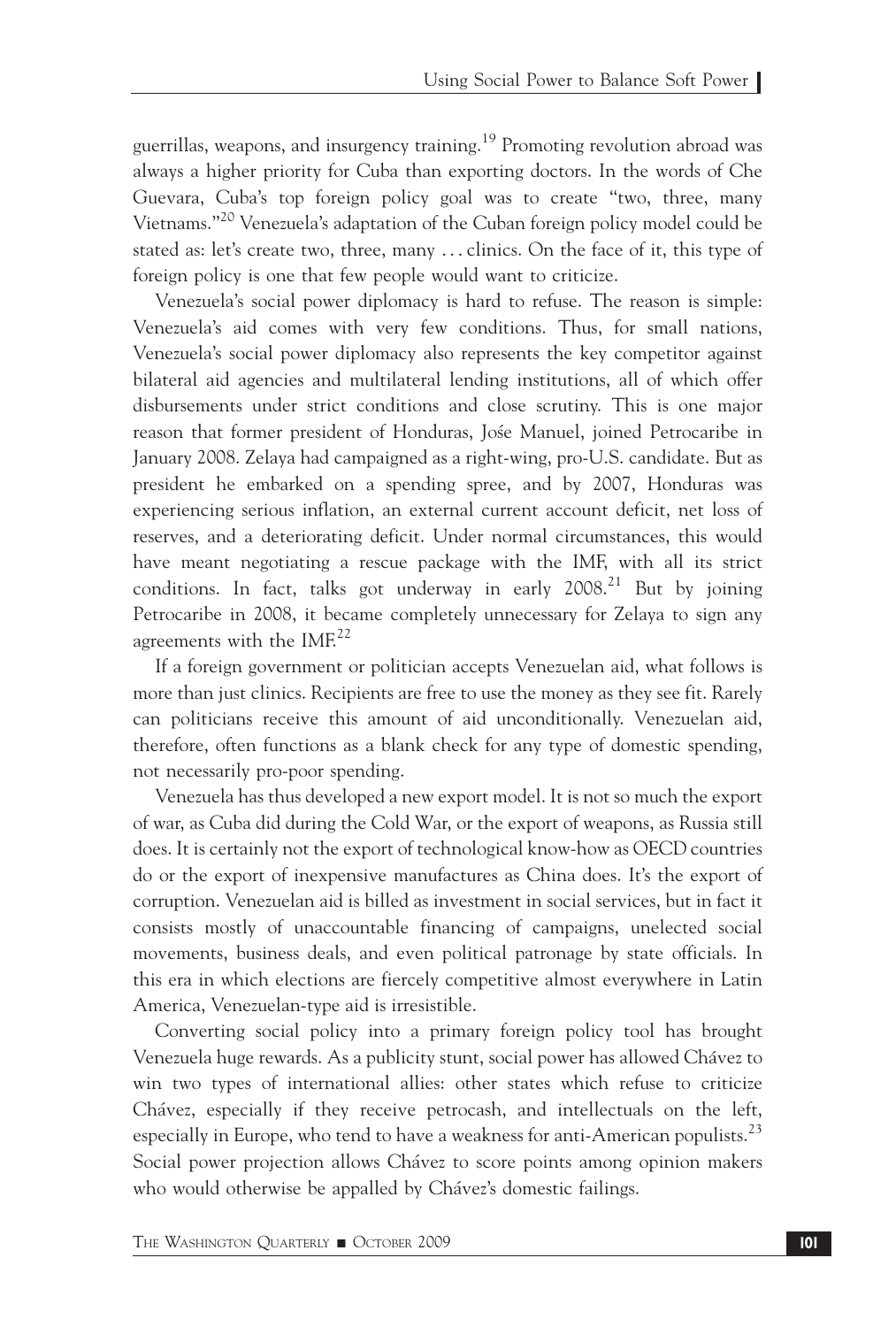Venezuela has thus developed a new export model: the export of corruption.

In international relations, there is a theory that predicts that domestic political problems, especially among non-democracies, lead rulers to pursue international conflict, even war, as a way to divert attention.<sup>24</sup> Chávez's case shows that governance shortcomings can lead to foreign policy largesse, even corruption exporting.

Chávez's social power foreign policy has produced an impressive shield for Venezuela. It protects Cha´vez against international criticism even by those who know better, and gives him a reputation for humanitarianism among those who are less informed. This is an amazing foreign policy accomplishment. Undemocratic rulers worldwide can take notice: social power can save them from pariah status. The Venezuelan foreign policy model thus has enormous imitative appeal.

# Explaining the Rise of Social Power Diplomacy

Why has social power emerged as a balancing foreign policy tool in Venezuela? There is no question that the answer has to start with the person himself—Chávez's ideology and intentions. Even before becoming president, he was employing anti-market rhetoric and cultivating ties with anti-U.S. governments, such as Cuba, as well as movements such as the Revolutionary Armed Forces of Columbia (FARC).<sup>25</sup> Soon after taking office, he refused cooperation with the United States in a number of areas, even humanitarian assistance in 1999, long before the United States gave him reasons not to cooperate. The United States and Venezuela used to have a remarkably cordial relationship, even during tough times.<sup>26</sup> Chávez changed this cordiality, and soon declared the United States the country's ''main adversary,'' blaming it for an unsuccessful coup against him in 2002, among other charges.

But individual will, whether triggered by ideology, external provocation, or calculation, are not enough to explain the rise in social power diplomacy. Two additional changes were crucial: one at the level of regime type, the other of the international system.

### Democracy Demotion

In every serious index of democracy commonly used by political scientists, Venezuela has become less democratic under Cha´vez. The connection between eroding democracy and rising social power diplomacy is not coincidental, but integral. Social power as a foreign policy tool cannot flourish easily in a vibrant democracy. The reason is that foreign aid, always unpopular at home, has to compete with other spending priorities and domestic lobbies with alternative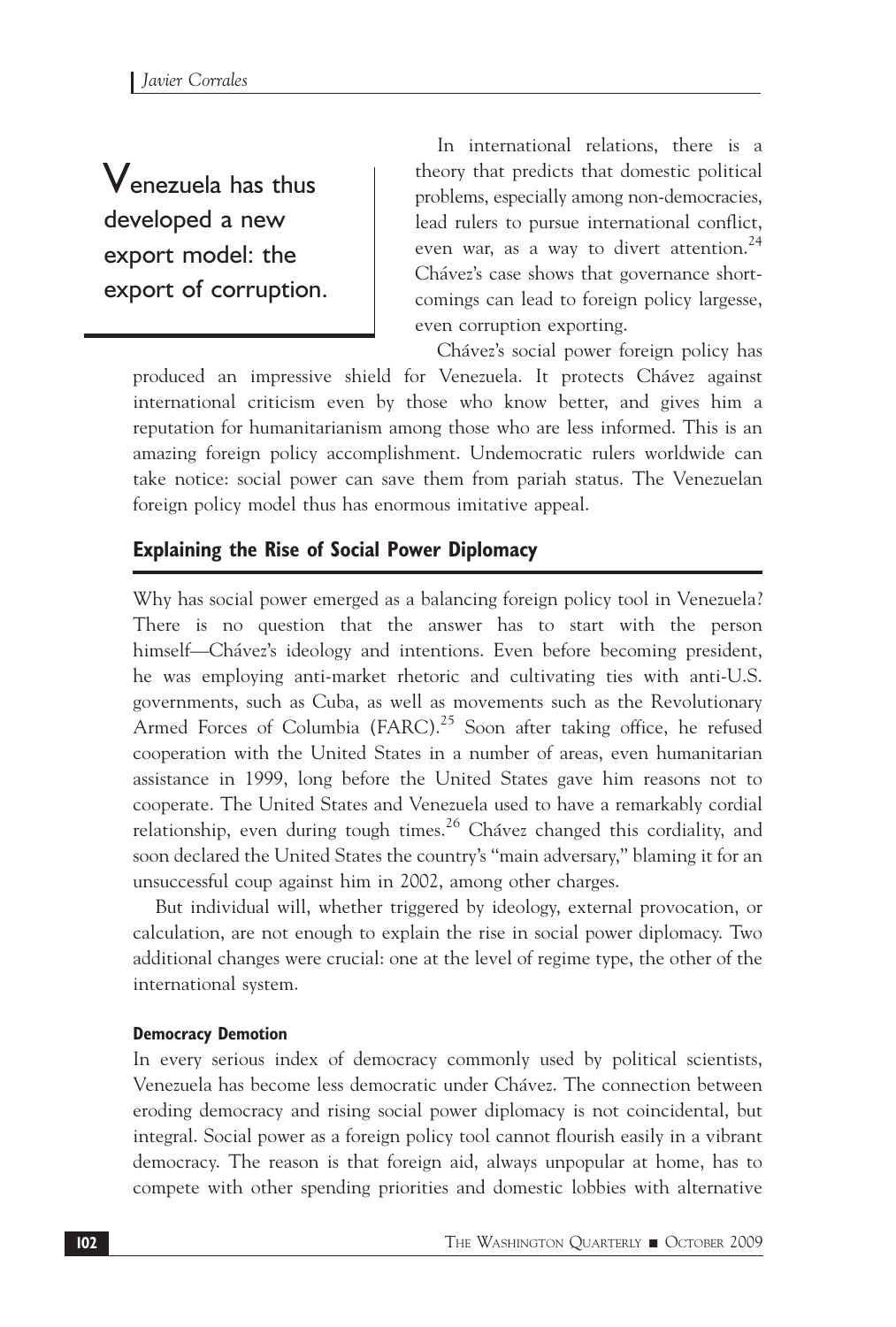plans on how to spend that money. Politicians running for office at home will want to devote more money where the voters are. A regime that guarantees political competition and institutional space for opposition forces will consequently place breaks on foreign profligacy.

For that reason, deploying social power foreign policy requires lessening the opportunities for the opposition to exercise influence. It is, therefore, no surprise that the rise of social power in Venezuela has come with executive branch efforts to undermine checks and balances. By 2008, Chávez had created what political scientists call a hybrid regime: one that is neither fully authoritarian but not exactly democratic either.<sup>27</sup> Instead of banning civic protests, Chávez organizes countermobilizations and mobs. Instead of disbanding organized opposition parties, he denies them resources. He has eroded the independence of any government institution capable of holding him accountable, and lessened the power of governors. Chávez burdens the free press with content regulations and, through media buyouts, has reduced the private media's share of the market. Cha´vez does not suspend elections, but he undermines the secrecy of the vote, disallows the opposition from using state resources, and in 2008 disqualified some 270 candidates from running for office, many from the opposition. Since 2008, the regime's authoritarian proclivities became more pronounced with the illegal decision to deny funds and powers to elected opposition leaders and by promoting a law banning the media from disseminating information that might cause social distress.

Compared to the most repressive regimes of the twentieth century, the Chávez regime is relatively tame. But compared today to most Latin American regimes, whose political and civil liberties are historically high, Venezuela is one of the least democratic. This change in regime was a necessary precondition for the rise of social power diplomacy. For many analysts, Cha´vez's social power diplomacy represents one of the best sides of this regime. In reality, it is a sign of the regime's darkest side—the erosion of domestic institutional accountability.

#### The International Political Economy of Oil

An equally crucial factor for the rise of social power is a favorable international political economy, a point that is not often emphasized by theorists of soft balancing who focus mostly on the threatening provocations of the hegemon. The 2004—2008 environment of high oil prices was perhaps the structural condition that most powerfully contributed to the rise of social power diplomacy.

Venezuela is the seventh largest net oil exporter in the world and one of the world's most dependent nations on oil revenues—the only real petrostate in Latin America. Presiding over a petrostate in the midst of an oil-boom era gave Cha´vez an historical opportunity to project power abroad. High oil prices not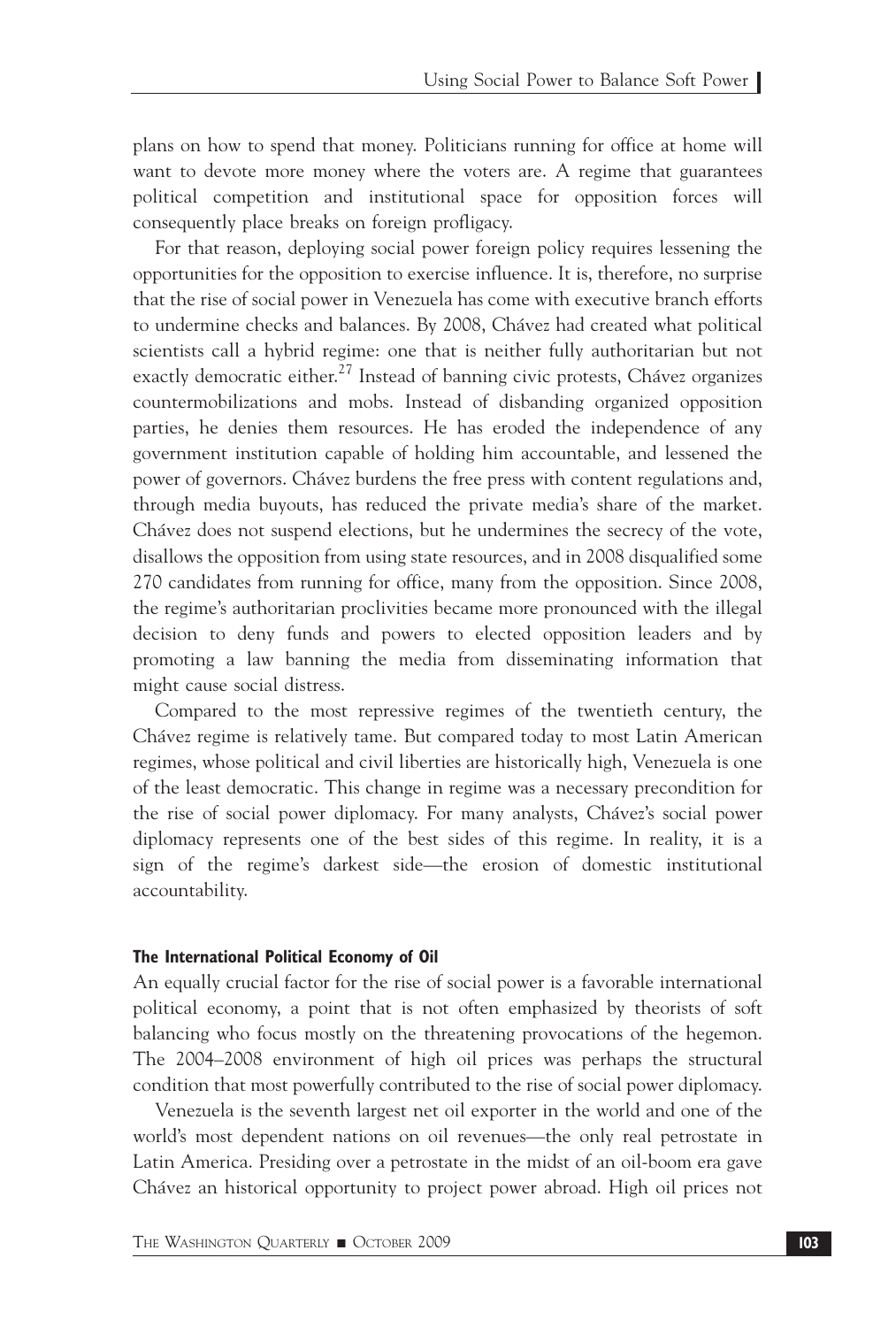only paid for Venezuela's social power diplomacy, but also boosted the demand for such policy by making oil importing countries more desperate for oil subsidies.

A favorable international political economy entails not just favorable commodity prices and supplies, but also the availability of economic patrons. Here, the situation was not all that favorable to Venezuela, but it was not that dismal either.

Another comparison with Cuba illustrates this point. A major contributing factor to Cuba's radicalization in the 1960s was the existence of a great power willing to serve as the buyer-of-last-resort. The Union of Soviet Socialist Republics served as Cuba's political sponsor, and as Cuba's main market for sugar and source of subsidies in sectors such as energy, capital, and arms. This sponsorship allowed Cuba to break trade, and thus political, ties with the United States, and disregard economic efficiency.

Regrettably for Chávez, a similar buyer-of-last-resort is unavailable. One might think that China, with its insatiable thirst for oil, would be it. Yet, China is unlikely to buy Venezuela's oil in vast quantities. In 2008, Venezuela sold approximately 1.36 million barrels per day of crude oil and petroleum products to the United States, and only 0.38 million to China. Contrary to what Chávez would like, this low level of China-Venezuela oil trade is unlikely to grow significantly in the medium term. First, China knows that it is cheaper to get oil near its border (e.g., Central Asia) or where it has greater bargaining leverage (e.g., Africa).28 Second, China does not have the refineries necessary to process Venezuela's extra heavy crudes, and importing oil from Venezuela would be prohibitively expensive, involving a 40-day trip.<sup>29</sup> Finally, China is unlikely to consider Venezuela the strong strategic asset that Cuba was for the Soviet Union. Back in the 1960s, acquiring a political-military base in Cuba was, for the Soviet Union, geopolitically invaluable, equivalent to placing a military base in the Gulf of Mexico and closing NATO's military advantage in Europe. China feels no desire to have such a military base in the Caribbean Basin.

Yet, not all has been lost for Venezuela. Its response to the unavailability of China has been to embrace a policy of maximizing the price of oil in world markets, and more worrisomely, to deepen ties with Iran and Russia. Venezuela realizes that it alone cannot accomplish hikes in oil prices. But cooperating with Iran within OPEC, and partnering with Russia outside of it, can do the trick.

A Venezuela-Iran alliance can promote oil price increases by increasing the number of hawks within OPEC.<sup>30</sup> Iran and Venezuela are the second and fifth largest producers in OPEC, and partnering makes them powerful enough within the oil cartel to counteract Saudi Arabia's efforts to keep prices stable.<sup>31</sup> This explains the rise of the Venezuela-Iran "special relation."<sup>32</sup> Chávez has visited Tehran seven times, and President Mahmoud Ahmadinejad of Iran has visited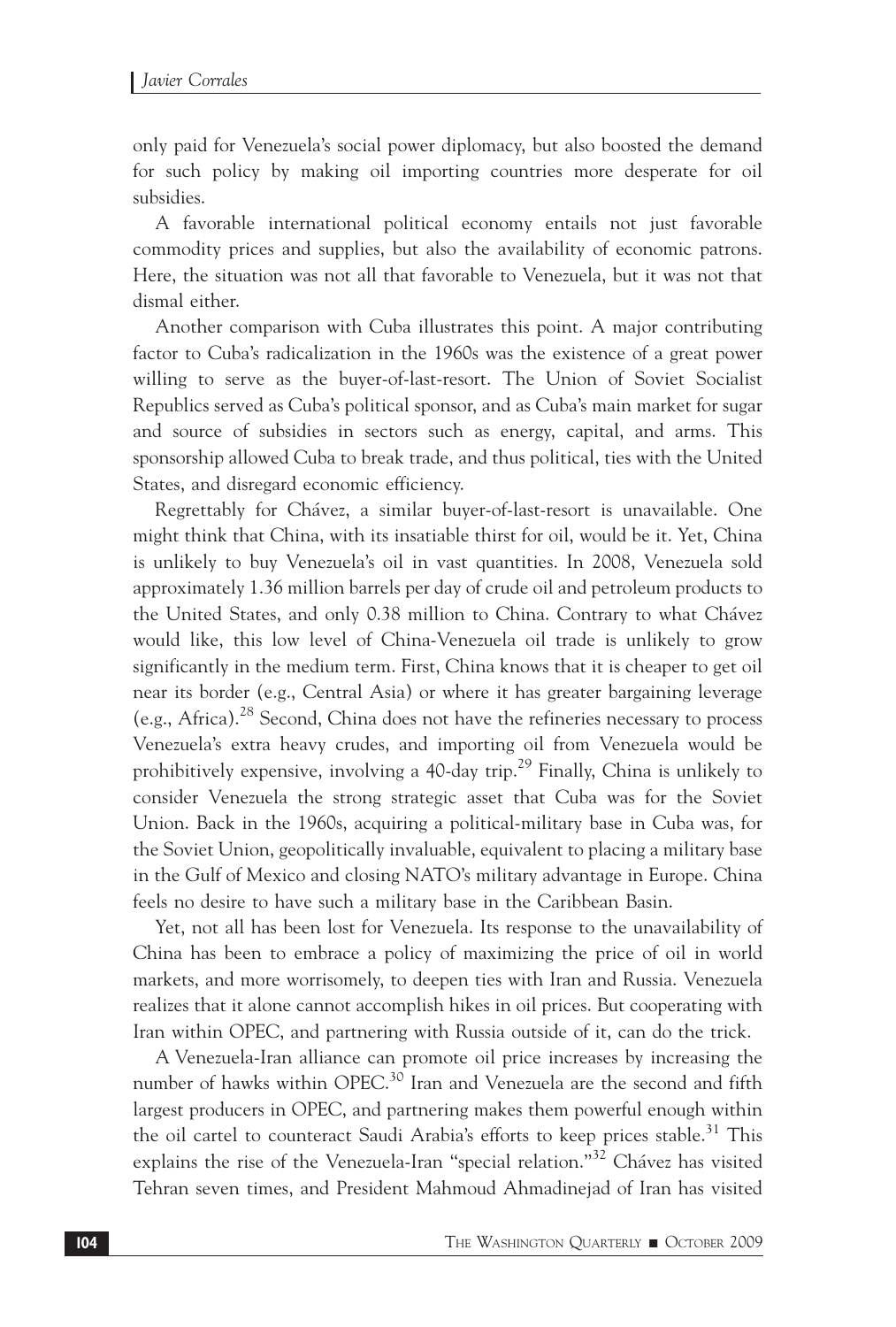Caracas three times as well. Both have signed agreements covering trade, investments, and diplomatic coordination. Likewise, becoming Russia's main arms buyer—a distinction Chávez achieved in 2008—allows Chávez to gain leverage in Russia, where he needs to convince the government to cooperate with OPEC's efforts to restrict supplies. Russia is the second-largest oil exporter in the world, supplying almost 10 percent of the world's oil. If Russia does not cooperate with OPEC supply restrictions, it can counteract the cartel's chance of influencing oil prices. Thus, in addition to exchanging and developing weapons, the primary purpose of Venezuela's ties with Iran and Russia is to influence the world oil market, not just balance the United States.

The darkened cells in the table below show the actual, tacit, and potential alliances in this game among nations in the oil world. Venezuela and Iran share similar policy goals: strengthen OPEC and oil prices. The United States and China share the opposite goals: dilute the power of OPEC and lower the price of oil. Although it is customary to see China and the United States as geopolitical rivals

in the quest for declining sources of oil worldwide, these countries are nonetheless united on the desire to keep oil prices down and supplies plentiful.33 Saudi Arabia is the intermediate player: it sides with Venezuela and Iran on the issue of strengthening OPEC, and is somewhat sympathetic to the United States and China on the issue of avoiding oil price hikes.<sup>34</sup> As any large supplier of any commodity, the Saudis

Social power as a foreign policy tool cannot flourish easily in a vibrant democracy.

understand—and experience more profoundly—the relationship between rising prices and declining demand. The Saudis learned from the 1970s oil price shocks that if the price of oil rises excessively, demand for oil declines, and the attractiveness of alternative fuels increases—an outcome that is not in any producer's self-interest. The Saudis prefer instead to set affordable prices for oil, whereas Venezuela and Iraq, both experiencing declining oil productions, prefer price maximization.

|                     | Policy Preference toward OPEC | Policy Preference toward Oil Prices |
|---------------------|-------------------------------|-------------------------------------|
| Venezuela/Iran      | Strengthen                    | Raise                               |
| Saudi Arabia        | Strengthen                    | Moderate and Stable                 |
| United States/China | Weaken                        | Lower                               |

This distribution of preferences means that the United States is not that helpless in confronting Venezuela. Insofar as the United States can keep China and Saudi Arabia on its side, it will preserve an international political economy environment that can contain some of Venezuela's foreign policy goals.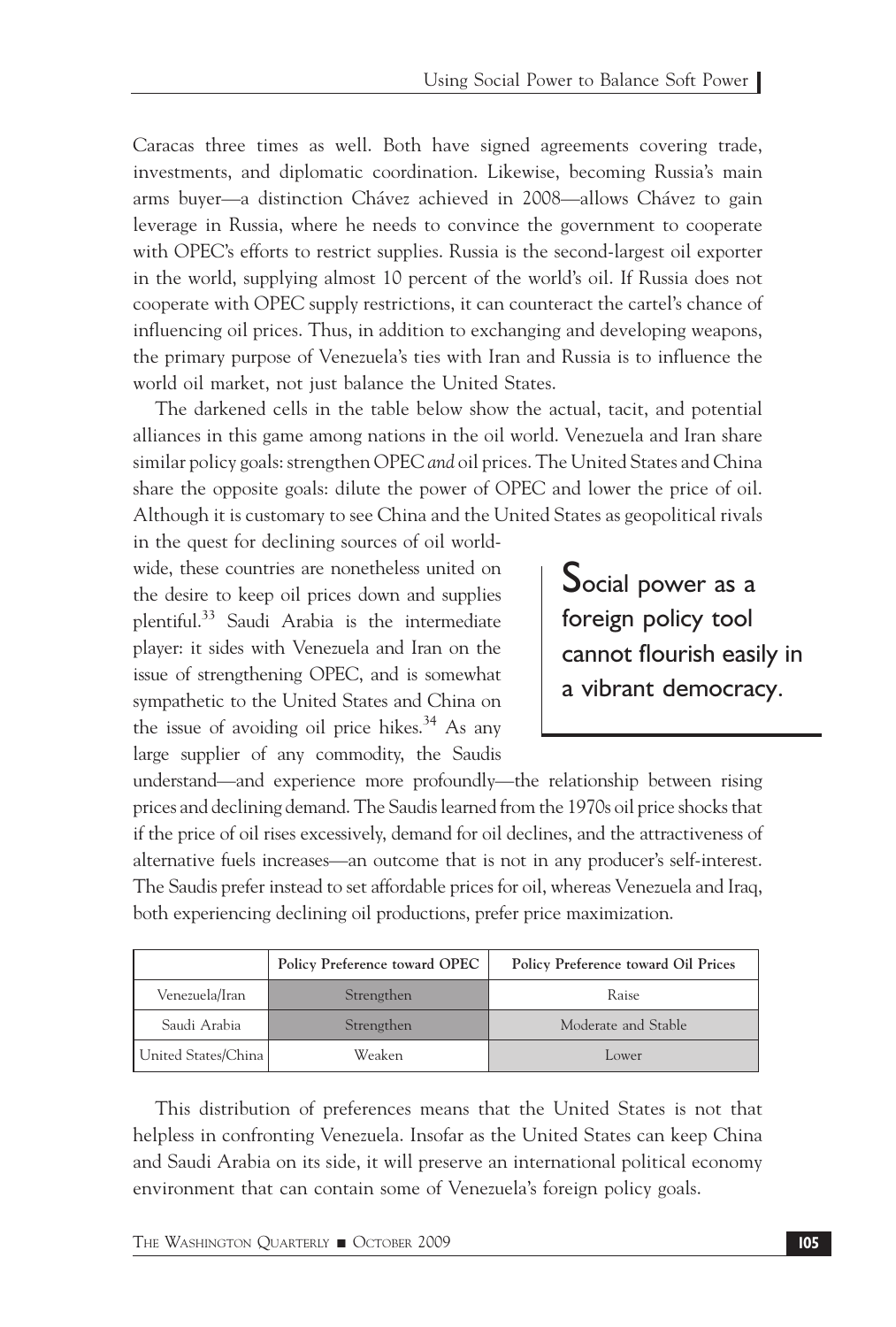A confrontation between the United States and Iran, however, might undo this balance by forcing China to move closer to Venezuela. China has significantly increased its oil ties with Iran in the last decade. Iran is China's second largest source of imported oil, and China dominates about eight percent of Iran's oil market. If a confrontation between Iran and the United States were to occur, leading to a disruption in Iranian oil to China, the tacit alliance between the United States and China will become strained. At the very least, China will want to find new suppliers, making Venezuela a more attractive option.

## Limits on Chávez's Social Power: Ineptness

Despite all the gains that Chávez derives from projecting social power, it is incorrect to assume that he has been all that masterful at his own game. Chávez has shown incompetence in two areas that are indispensable for social power. First, he has allowed Venezuela's oil sector to decay. Second, he spends in ways that polarize rather than unite his potential clients.

## At Home: The Domestic Oil Crisis

Under Chávez's watch, Petróleos de Venezuela, S.A. (PDVSA), the state-owned petroleum company and the administration's vital cash cow, has succumbed to an unprecedented productivity crisis. At a time when the international demand and price for petroleum were as high as they were in 2004—2008, one would expect the productivity of the petroleum sector of any petrostate to be thriving. But the opposite happened in Venezuela, where the productivity of PDVSA plummeted since 2002 by 22 percent, measured in terms of barrels per day produced. Meanwhile, PDVSA's payroll expanded by more than 250 percent.

Two principal factors explain this productivity decline: one has to do with preferring loyalists over experts; the other, with preferring state-owned rather than privately owned oil firms. In response to the winter 2002—2003 foreign oil strike, Chávez decided to fire 20,000 PDVSA employees (almost 29 percent of the payroll), many of whom were technical experts or management personnel. Chavez replaced them with ideologues, whom he calls "rojo, rojitos," (red, very red), converting PDVSA into a bloated company with cushy jobs for loyalists.

The other explanation is Chávez's decision to reduce deals with private multinationals. While on one hand, Chávez has opened the petroleum sector to many foreign firms—an openness to globalization of sorts—he is giving preference to state-owned rather than private-owned multinationals. For the latter, Chávez has drastically increased the cost of doing business. This asymmetrical foreign investment regime is taking a toll on investments. Between 2002 and 2007, the average foreign direct investment in Venezuela was \$500 million annually, approximately \$16.60 per capita, in contrast to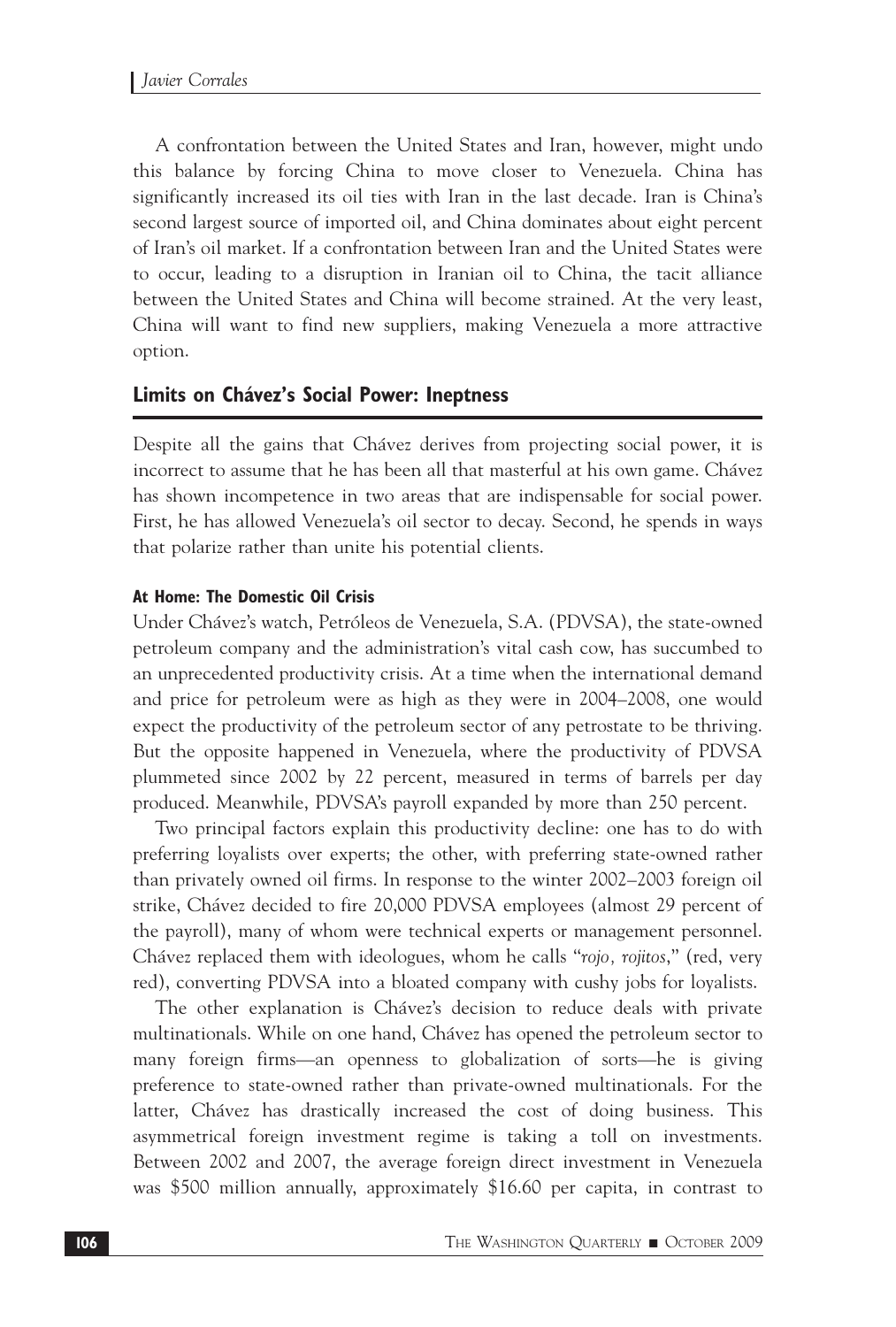China's \$510 per capita in 2006.<sup>35</sup> Venezuela and China are both booming economies, and Venezuela is experiencing an oil boom. There should not be such an abysmal difference in investment figures. Venezuela's investment shortfall is the direct result of the government's unfriendly business policies.

Despite these economic blunders, the political net balance has not been necessarily negative for Cha´vez. One advantage of discouraging private multinationals, for instance, is that it lessens the need for the government to be accountable. Private-owned multinationals are obligated to provide accounts to shareholders and their home governments. In contrast, state-owned firms from undemocratic nations have no shareholders to report to and are often exempted from court scrutiny. By privileging state-owned rather than private transnationals, Chavez seals off opportunities for leaking out information about his business dealings. What Chavez loses in terms of efficiency and investments, he gains in terms of discretion, which is vital for the exercise of social power diplomacy.

#### Abroad: Splitting Potential Allies

Chávez has shown ineptness not just as an economic manager, but also as a player in his own diplomatic games. Despite having discovered the dreamlike foreign policy weapon of social power, he has not been a skillful practitioner. Cha´vez's main diplomatic failing is that he makes no effort to hide the fact that he spends on some politicians and not others. This overt political bias has generated angry responses

High oil prices powerfully contributed to the rise of social power diplomacy.

from those politicians who are not benefitting from Chávez's gifts. Thus, Chávez has become enormously unpopular,  $36$  especially among the opposition movements of those countries in which he intervenes.

Far more than the denunciations coming from Venezuelan citizens, the denunciations coming from these opposition forces aboard have the highest chances of blocking Venezuela's influence.<sup>37</sup> In the recent Peruvian and Mexican presidential elections, for instance, when it came to light that Chávez was supporting one of the candidates, there was outrage across the political spectrum, which boosted the opponents. Similar outrages have occurred even when elections are not upcoming. In Peru, for instance, the Congress has launched an investigation of medical malpractice cases in Misión Milagro, a Venezuela-sponsored program of eye clinics. Likewise, in Colombia, Chávez's support on behalf of the despised FARC has bolstered the incumbent, Alvaro Uribe, the most pro-U.S. president in Latin America. In Argentina, it is the opposition and the press that are leading the investigation of the ''maletagate'' (or ''valijagate'' in Argentina): the detection at a Buenos Aires airport of passengers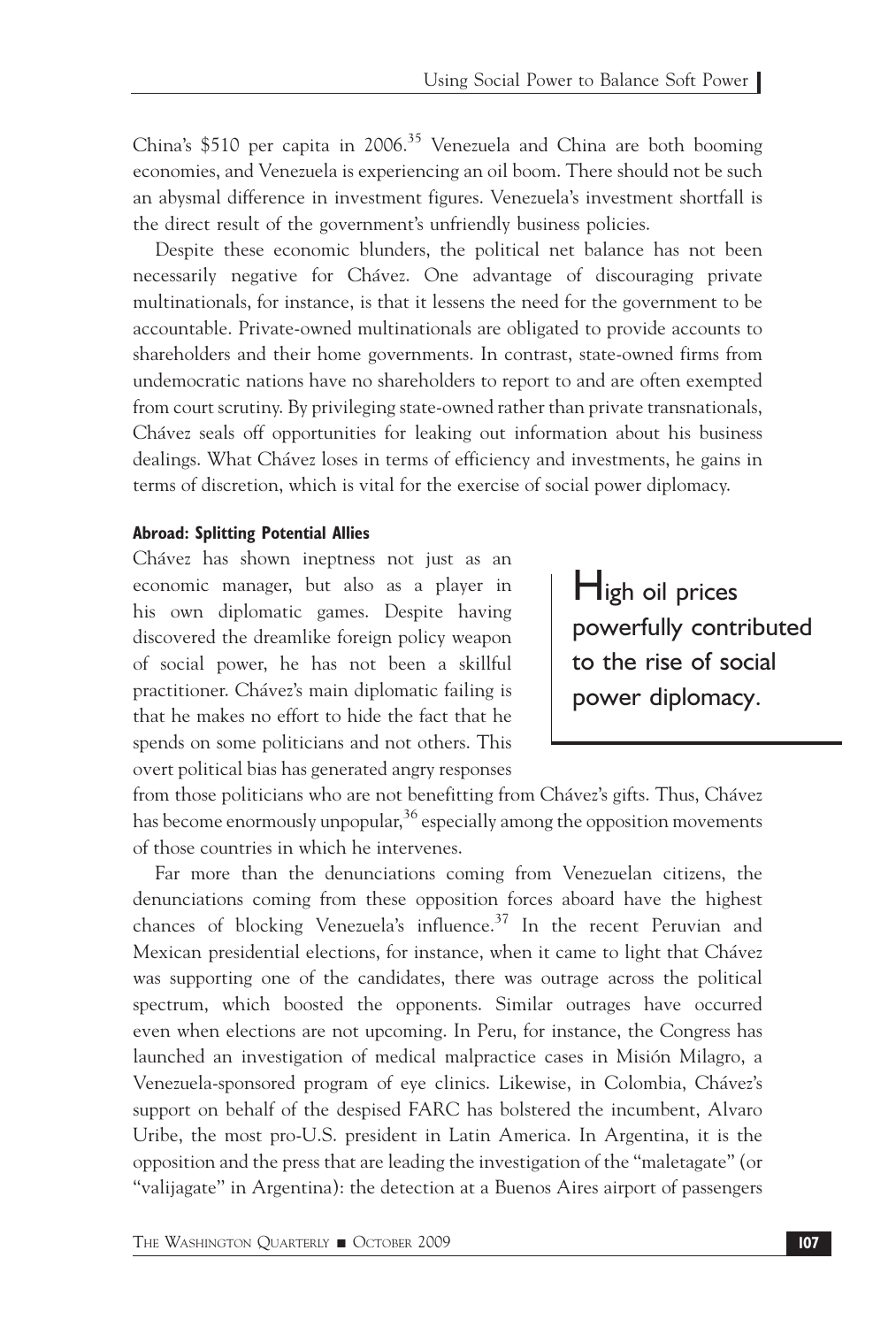**O**ther nastier regimes could replicate Venezuela's foreign policy model and improve it.

traveling with \$800,000 (and possibly as much as \$4 million), allegedly as a cash transfer from the Venezuelan government to the electoral campaign for Argentina's current president.

Perhaps the most extreme form of political outrage occurred in Honduras this past June. Initially, almost the entire political establishment welcomed Zelaya's January 2008 agreement to join Petrocaribe. The National Congress approved the oil subsidies as a way

to generate savings and finance a multitude of development projects. But when it became clearer that Zelaya was using the funds to illegally build a political base, and more gravely, to fund a campaign to change the constitution to allow for reelection, the entire political system turned against Zelaya. His party, the Congress, the Supreme Court, and the attorney general declared him to be in violation of the constitution, plunging Honduras into an acrimonious confrontation between the executive branch and all other constitutional powers and political parties in the spring of 2009.

In late June, evidence was found that Zelaya had not only imported cash to carry out his illegal referendum from Venezuela, but also the very same ballot boxes to be used on election day. When Zelaya failed to heed calls from the Supreme Court not to proceed, the court ordered the military to arrest the president, who was then expelled from the country. The international community condemned the coup, but most Hondurans seemed glad to see Zelaya gone. In Honduras, Chavista influence (social power diplomacy) led the president to embark on a Chavista-like path of political reform (the use of a constitutional assembly to concentrate power on the executive branch). More than polarize the country, this Chavista influence actually united most political actors against the executive branch.

Because of Chávez's overtly biased intrusion in domestic political affairs—or because Chávez's aid allows incumbents to turn reckless in their spending and treatment of checks and balances—it is no surprise that public opinion polls across the region show that Chávez became the most "widely mistrusted" world leader, on par in 2007 with George W. Bush.<sup>38</sup> Venezuela's social power diplomacy will never be powerful enough to convince most Latin American nations to suddenly turn against the United States. Despite Chávez's efforts, most countries in the region today want closer rather than colder relations with the United States.<sup>39</sup>

Nevertheless, despite Chávez's ineptness, social power is still paying off for Chavez. He may not have convinced many nations to join his anti-U.S./ anti-capitalist crusade or earn as much public goodwill as he could have earned,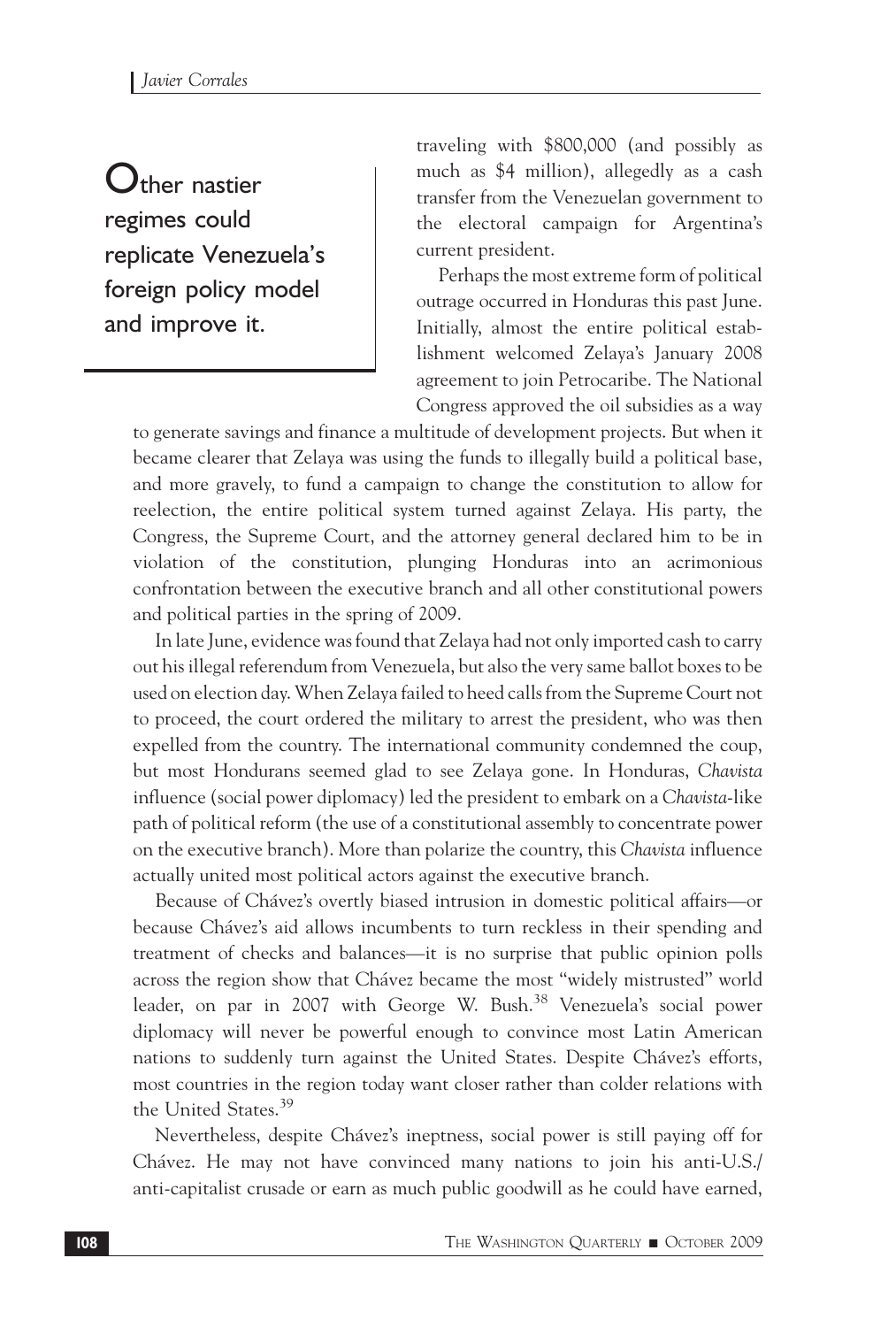but he has nonetheless obtained the unwillingness of most nations, even ideological rivals, to criticize him openly. Part of the explanation for this pledge of silence is the long-standing Latin American tradition of presidents resisting the temptation to criticize one another, but it is more than that. This ''live and let live'' Latin courtesy typically works only if it is reciprocal. What's unusual about the Cha´vez case is that he has not reciprocated. He has been blatantly meddlesome in intra- and inter-Latin American affairs: by condemning Chile for not granting Bolivia access to the sea, criticizing President Lula of Brazil as an environmental threat for developing ethanol, accusing President Alan García of Peru of being a ''cachorro del imperialismo,'' and of course, providing funds, weapons, and praise for the FARCs in Colombia, whose government Chávez has described as similar to Israel's ''genocidal'' government. By most diplomatic standards, these are pretty irritating acts. Yet, the response by most of Latin America is typically tame. After a quick apology by Chávez, relations usually return to their normal state. If nothing else, Cha´vez's social power diplomacy deserves the credit for this tolerence.

Thus, projecting social power in Latin America has not been entirely wasteful. It has given Chávez a shield against criticism even from those Latin American peers, whom he usually insults. What is noteworthy about the unprecedented incident at the 2007 Ibero-America summit, in which the King of Spain Don Juan Carlos de Borbón asked Chávez to "shut up," is not that the king had to admonish Chávez in front of the cameras, but that no one else dared to utter a similar admonition. It is not just that Latin leaders hope to receive special deals from Chávez, which they do, it is also that they fear that picking a fight with the patron-saint of the poor will enervate radical left-wingers at home, potentially destabilizing their governments. Cha´vez has crafted a coalition of the silent, even among those he annoys, and that is not a trivial victory.

## Responding to the Social Power Challenge

For now, the United States can relax a bit. With the dramatic drop in oil prices in the second half of 2008 (from \$120 per barrel for Venezuelan oil in July 2008 to \$60 in July 2009), Venezuela's social diplomacy has become harder to afford.<sup>40</sup> But the United States should not relax for too long. First, while Venezuela will no doubt be less generous now that oil prices are lower, it will still be able to offer subsidized oil to many countries, especially small Latin American economies. Venezuela has vast amounts to give away, even after it fulfills its export commitments to the United States, and even in periods of low oil prices, subsidized oil is quite a treat for any oil-importing country. It is not just the price of oil, but the abundance in Venezuela that sustains this foreign policy. Social power diplomacy will not vanish as long as Chávez remains in office.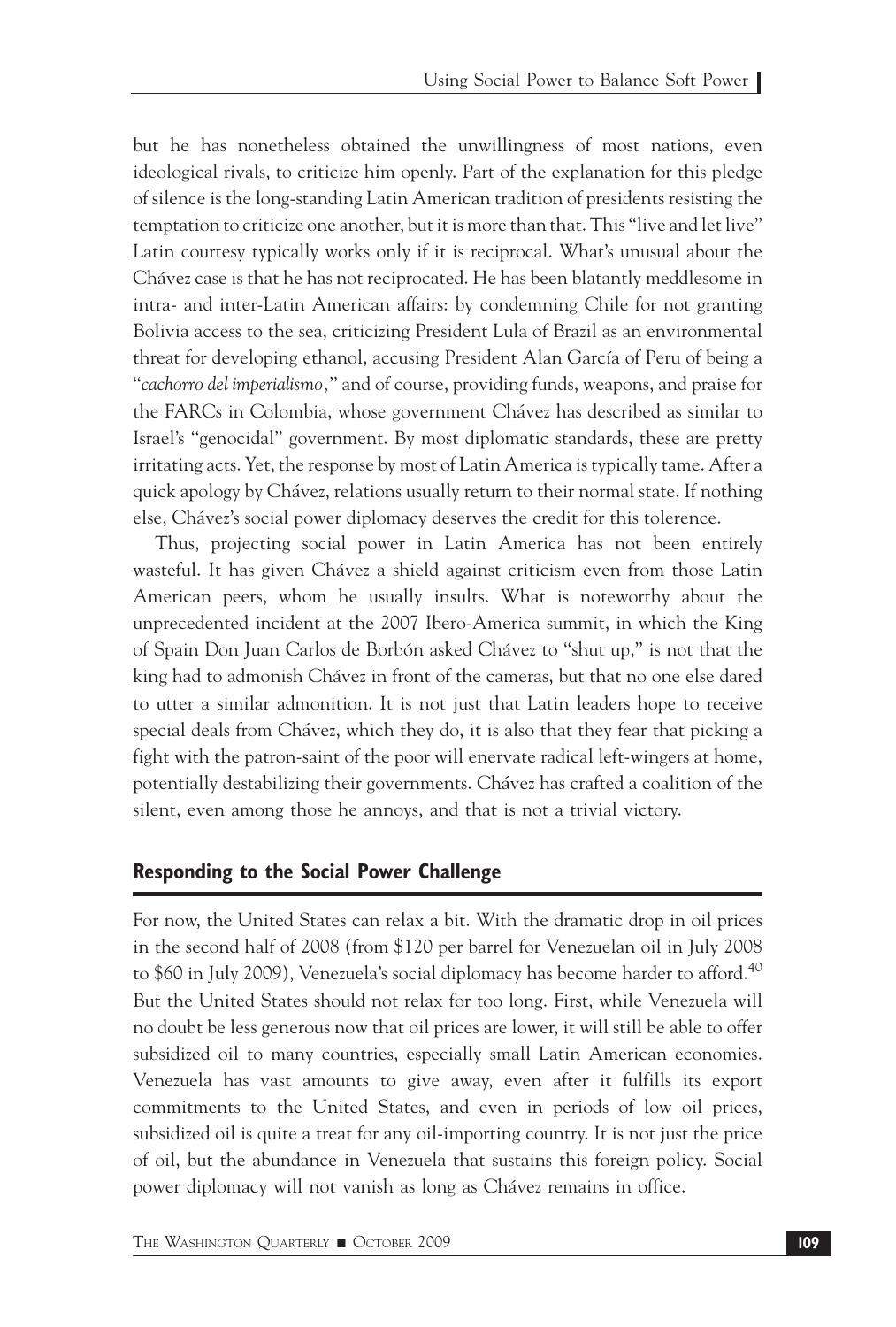For all its power, the U.S. does not seem to possess an effective counterstrategy.

Nor will it vanish from world politics after Chávez. A social power strategy is easily imitable in future commodity export booms. Furthermore, Cha´vez's social power is easily perfectible. In the hands of more competent, nastier, gutsier leaders than Chávez, social power can create security challenges. China has convinced a number of Latin American nations to break diplomatic relations with Taiwan in return for development assistance. Iran seems to be

using development aid to lobby Latin American governments to relax visa restrictions for Iranian citizens, a trick that has worked in Bolivia and Venezuela.<sup>41</sup> These cash transfers come with few strings attached. Corruption spending disguised as humanitarian aid can generate a shield of protection for the worse rogue states that will frustrate efforts by the international community to contain such a regime.

For all its power, the United States does not seem to possess an effective counterstrategy. A "hard power" response—such as military or economic aggression—seems disproportionate to the offense. To cease oil trade with Venezuela, as some hard-liners may suggest, would only politically strengthen Chávez, who is already keen on confrontations with the United States. Soft-liners, incidentally, do not necessarily offer better solutions either. Constructive engagement, for instance, will not make Chávez suddenly like the United States or stop Chávez's social spending. Multilateral negotiations are dead on arrival because coalitions against a regime with a social power foreign policy are unrealistic. Promoting free trade and free politics is hopeless because illiberal states are uninterested in these principles. Projecting soft power onto Venezuela will have little impact in Venezuela or elsewhere where Chávez intervenes because praising liberalism does nothing to lessen the demand for unaccountable foreign aid that Venezuela satisfies.

One may be tempted to conclude that the appropriate response to social power is simply to imitate it. Boosting foreign aid, however, is not the answer either. No doubt, the United States could do more to promote development in the region, but more aid a`-la-Venezuela seems impractical and possibly counterproductive. The United States should not aspire to become the world's preeminent charity. And even if the United States were to expand aid, it will not diminish the demand for unaccountable aid, so there will continue to be room for Venezuela's social power diplomacy. Furthermore, to compete with Venezuela's foreign policy requires not simply spending more, but spending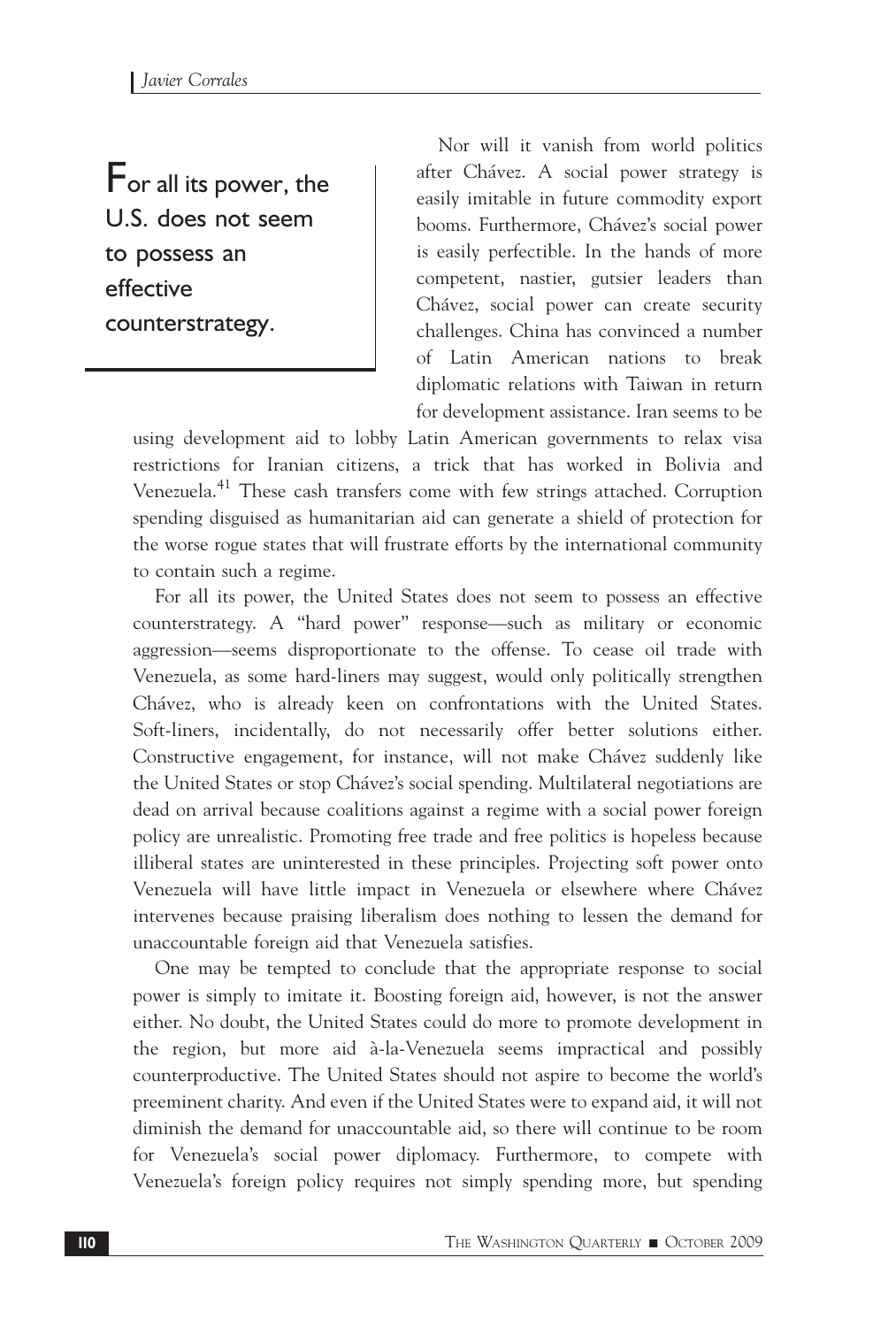unconditionally, and this would violate the elementary precept that accountability is the sine qua non of good governance.

Perhaps the best strategy to deal with social power diplomacy is an indirect one: continue to promote democratic politics abroad. The most effective checks on Venezuela's foreign adventurism have come from opposition parties in the countries where Chávez intervenes. Opposition actors can only be strong if they operate in strong democracies. Thus, strong democracies, characterized by vibrant political competition, aggressive press, and functioning check-and-balancing institutions, can help contain the ill-effects of social power foreign policy. These checks are not infallible naturally, but they are not worthless either. Strong democracies may not save the world from wars or yield durable allies that think and act like us—these were the false hopes of the 1990s. But democracies may very well be the United States' best hope, however indirect, to counteract what seems to be a new type of asymmetric foreign policy threat.

#### Notes

- 1. Linda Robinson, ''Terror Close to Home'' U.S. News, September 28, 2003, http:// www.usnews.com/usnews/news/articles/031006/6venezuela.htm; Dan Burton, ''Opening Statement: Hearing on Venezuela,'' testimony before the Subcommittee on the Western Hemisphere, House Committee on Foreign Affairs, July 17, 2008, http://www.foreign affairs.house.gov/110/43520.pdf; Fred Burton, ''Venezuela: Documenting the Threat,'' STRATFOR, December 13, 2006; Nima Gerami and Sharon Squassoni, ''Venezuela: A Nuclear Profile,'' Proliferation Analysis, Carnegie Endowment for International Peace, Web site, December 18, 2008, http://www.carnegieendowment.org/publications/index. cfm?fa=view&id=22568&prog=zgp&proj=znpp&zoom\_highlight=Venezuela+A+ Nuclear+Profile; Chris Kraul and Sebastian Rotella, "Hezbollah Presence in Venezuela Feared,'' Los Angeles Times, August 27, 2008, http://articles.latimes.com/2008/aug/27/ world/fg-venezterror27.
- 2. Joseph S. Nye, ''Soft Power and American Foreign Policy,'' Political Science Quarterly 119, no. 2 (Summer 2004): 255—270.
- 3. Robert A. Pape, ''Soft Balancing Against the United States,'' International Security 30, no. 1 (Summer 2005): 7—45; T.V. Paul, ''Soft Balancing in the Age of U.S. Primacy,'' International Security 30, no. 1 (Summer 2005): 46—71; Andrew Hurrell, ''Hegemony, Liberalism, and Global Order: What Space for Would-Be Great Powers?'' International Affairs 82, no. 1 (January 2006): 1—19.
- 4. Stephen Walt, ''Can the United States be Balanced? If So, How?'' (remarks, Annual Meeting of the American Political Science Association, Chicago, Illinois, September 2—5, 2004) (hereinafter Walt remarks).
- 5. Stephen G. Brooks and William C. Wohlforth, ''Hard Times for Soft Balancing,'' International Security 30, no. 1 (Summer 2005): 72—108; Stephen G. Brooks and William C. Wohlforth, ''International Relations Theory and the Case Against Unilateralism,'' Perspectives on Politics 3, no. 3 (Summer 2005): 509—524; Keir A. Lieber and Gerard Alexander, ''Waiting for Balancing: Why the World Is Not Pushing Back,'' International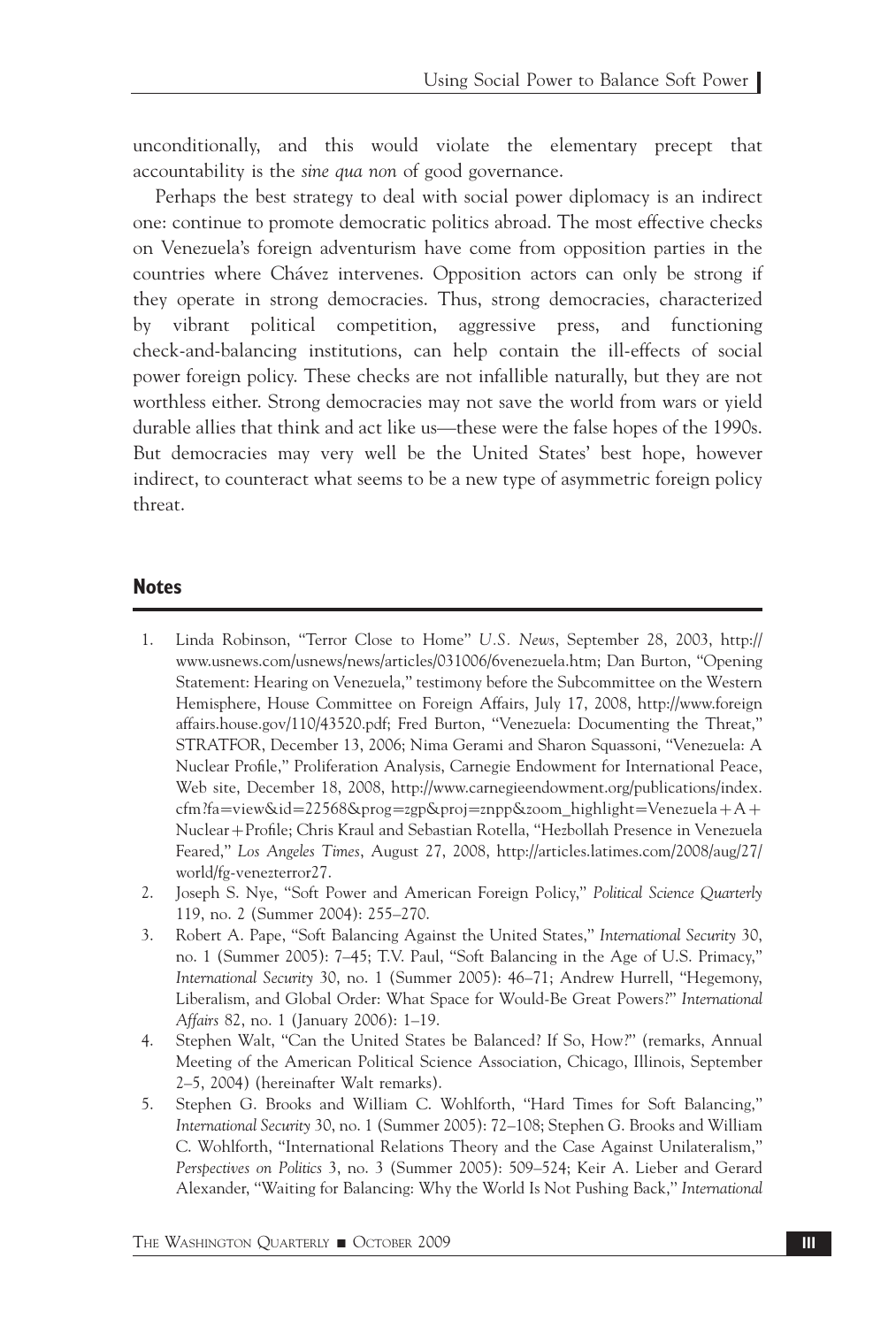Security 30, no. 1 (Summer 2005): 109—139; Robert Kagan, ''The September 12 Paradigm,'' Foreign Affairs 87, no. 5 (September/October 2008): 25—39.

- 6. Mark Eric Williams, ''The New Balancing Act: International Relations Theory and Venezuela's 'Soft Balancing' Foreign Policy,'' in The Revolution in Venezuela, eds. Jonathan Eastwood and Thomas Ponniah (Durham, NC: Duke University Press, forthcoming 2009); Gregory Wilpert, Changing Venezuela: The History and Policies of the Chávez Government (London: Verso, 2007).
- 7. Wilpert, Changing Venezuela.
- 8. ''Country Fact Sheet: Venezuela,'' UN Conference on Trade and Development (UNCTAD), World Investment Report 2007, http://www.unctad.org/sections/dite\_dir/ docs/wir07\_fs\_ve\_en.pdf (hereinafter UNCTAD World Investment Report 2007).
- 9. This includes petrostates for which there is data: Algeria, Angola, Republic of Congo (Brazzaville), Egypt, Gabon, Iran, Libya, Nigeria, Oman, Qatar, Saudi Arabia, Syria, United Arab Emirates, and Yemen. Kuwait was excluded from this list because with 47 percent of outward foreign direct investment it is a prominent outlier. See UNCTAD World Investment Report 2007.
- 10. See UNCTAD World Investment Report 2007; Economic Commission for Latin America and the Caribbean (ECLAC), Foreign Investment in Latin America and the Caribbean 2007 (Santiago, Chile: ECLAC, 2008), http://www.eclac.org/publicaciones/ xml/1/32931/lcg2360i.pdf.
- 11. Maruja Tarre Briceño, "Abandonados en grandes ligas: Chávez Quiere ahora codearse con los grandes de la política mundial," El Universal, August 24, 2008.
- 12. Gustavo Coronel, "Pedigüeños de todo el mundo: absteneosi¡" Las Armas de Coronel Blog, August 4, 2007, http://lasarmasdecoronel.blogspot.com/2007/08/pedigueos-de-todoel-mundo-absteneos-ya.html
- 13. See ''US Accuses Venezuelan Diplomat of Working for Hizbullah,'' Jerusalem Post, June 19, 2008, http://www.jpost.com/servlet/Satellite?pagename-JPost%2FJPArticle%2FShow Full&cid-1213794272800.
- 14. Natalie Obiko Pearson and Ian James, ''Venezuela Offers Billions to Countries in Latin America,'' VenezuelaAnalysis.com, August 28, 2007, http://www.venezuelanalysis.com/ news/2571.
- 15. Andrés Oppenheimer, "Alan García, Chávez y las Casas del ALBA," El Nuevo Herald, March 16, 2008.
- 16. Sean W. Burges, ''Building a Global Southern Coalition: The Competing Approaches of Brazil's Lula and Venezuela's Chávez," Third World Quarterly 28, no. 7 (October 2007): 1343—1358.
- 17. Richard Feinberg, "Chávez Conditionality," Latin Business Chronicle, June 4, 2007, http://www.latinbusinesschronicle.com/app/article.aspx?id-1296.
- 18. ''Food Aid Arrives in Haiti Amid Protests, Political Unrest,'' FoxNews.com, April 19, 2008, http://www.foxnews.com/story/0,2933,351830,00.html.
- 19. Jorge I. Dom´ınguez, To Make a World Safe For Revolution: Cuba's Foreign Policy (Cambridge, MA: Harvard University Press, 1989).
- 20. Ernesto "Che" Guevara, "Vietnam and the World Struggle for Freedom (Message to the Tricontentinental, published in 1967)," in Che Guevara and the Cuban Revolution: Writings and Speeches of Ernesto Che Guevara, ed. David Deutschmann (Sydney: Pathfinder Press, 1987).
- 21. International Monetary Fund, "Honduras: Request for Stand-By Arrangement—Staff Report,'' IMF Country Report, no. 08/241 (Washington, D.C.: IMF, July 2008), http:// www.imf.org/external/pubs/ft/scr/2008/cr08241.pdf.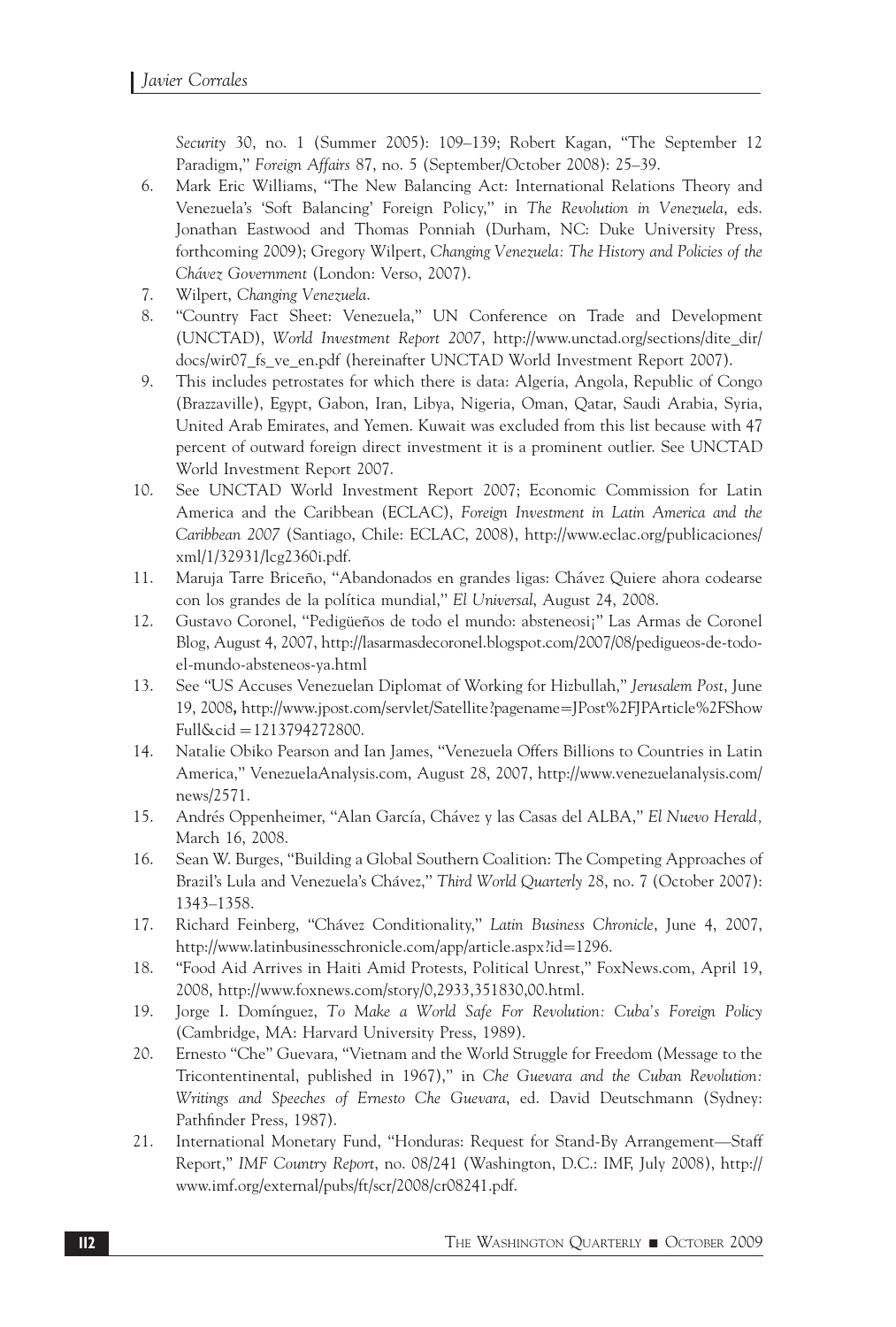- 22. "Petrocaribe heredó deudas y compromisos; Zelaya cerró las puertas a los organismos de financiamiento internacional para Abrazar los proyectos chavistas y embarcar al país en una dependencia financiera de largo plazo,'' El Heraldo, August 3, 2009.
- 23. Julia Buxton, ''European Views of the Bolivarian Progressive Social Image: Have the Revelations of Deeper Relations with the FARC Changed Anything? Does it Matter?'' (paper, Miami, Florida, 2008) (presented at the Florida International University Summit of the Americas Center conference ''Ten Years of Venezuelan Foreign Policy: Impacts in the Hemisphere and the World'').
- 24. Jack Levy and L.Vakili. ''Diversionary Action by Authoritarian Regimes: Argentina in the Falklands/Malvinas Case,'' in The Internationalization of Communal Strife, ed. Manus I. Midlarsky (New York: Routledge, 1992), pp. 118—146; Graeme A.M. Davies, ''Domestic Strife and the Initiation of International Conflicts: A Directed Dyad Analysis, 1950—1982,'' Journal of Conflict Resolution 46, no. 5 (October 2002): 672—692.
- 25. See Demetrio Boersner, "Dimensión internacional de la crisis venezolana," in Venezuela en retrospectiva: Los pasos Hacia el régimen chavista, ed. Günther Maihold (Madrid and Frankfurt: Iberoamericana and Vervuert, 2007) (in Spanish).
- 26. Janet Kelly and Carlos A. Romero, The United States and Venezuela (New York: Routledge, 2002).
- 27. Javier Corrales and Michael Penfold, ''Venezuela: Crowding Out the Opposition,'' Journal of Democracy 18, no. 2 (April 2007): 99—113; Francisco Monaldi, Rosa Amelia Gonza´lez, Richard Obuchi, and Michael Penfold, ''Political Institutions and Policymaking in Venezuela: The Rise and Collapse of Political Cooperation,'' in Policymaking in Latin America: How Politics Shapes Policies, eds. Ernesto Stein, Mariano Tommasi, Pablo T. Spiller, and Carlos Scartascini (Washington, D.C. and Cambridge, MA: Inter-American Development Bank and Harvard University David Rockefeller Center for Latin American Studies, 2008), pp. 371—417; David J. Myers, ''Venezuela: Delegative Democracy or Electoral Autocracy?'' in Constructing Democratic Governance, 3rd edition, eds. Jorge I. Domínguez and Michael Shifter (Baltimore, MD: Johns Hopkins University Press, 2008), pp. 285—320.
- 28. Vitaly Kozyrev, ''China's Continental Energy Strategy: Russia and Central Asia,'' in China's Energy Strategy: The Impact on Beijing's Maritime Policies, eds. Gabriel B. Collins, Lyle J. Goldstein, and Andrew S. Erickson (Annapolis, MD: U.S. Naval Institute, 2007), pp. 202—251.
- 29. Because supertankers are not capable of passing through the Panama Canal, oil shipments from Venezuela to China would need to go first south to the Strait of Magellan and then northwest across the Pacific or else entirely east through Cape Horn and then the Strait of Malacca. Either route would be one of the lengthiest in the world.
- 30. Farideh Farhi, ''Iran in Latin America: Threat or Axis of Annoyance'' (paper, Washington, D.C., July 10, 2008) (presented at the Woodrow Wilson International Center for Scholars conference ''Iran in Latin America: Threat or Axis of Annoyance''), http://www.wilsoncenter.org/events/docs/Farhi.pdf.
- 31. Henri J. Barkey, ''Saudi Arabia, the U.S. and Energy Security'' (paper, Washington, D.C., May 28—June 3, 2007) (presented at the Aspen Institute's sixth conference on political Islam ''Political Islam: Challenges for U.S. Policy'').
- 32. Elodie Brun, La Place de l'Iran dans la politique étrangère du Venezuela (paper, Washington, D.C., July 10, 2008) (presented at the Woodrow Wilson International Center for Scholars conference ''Iran in Latin America: Threat or Axis of Annoyance''), http://www.wilsoncenter.org/events/docs/Brun1.pdf.
- 33. Michael Klare, Rising Powers, Shrinking Planet: The New Geopolitics of Energy (New York: Metropolitan Press, 2008).